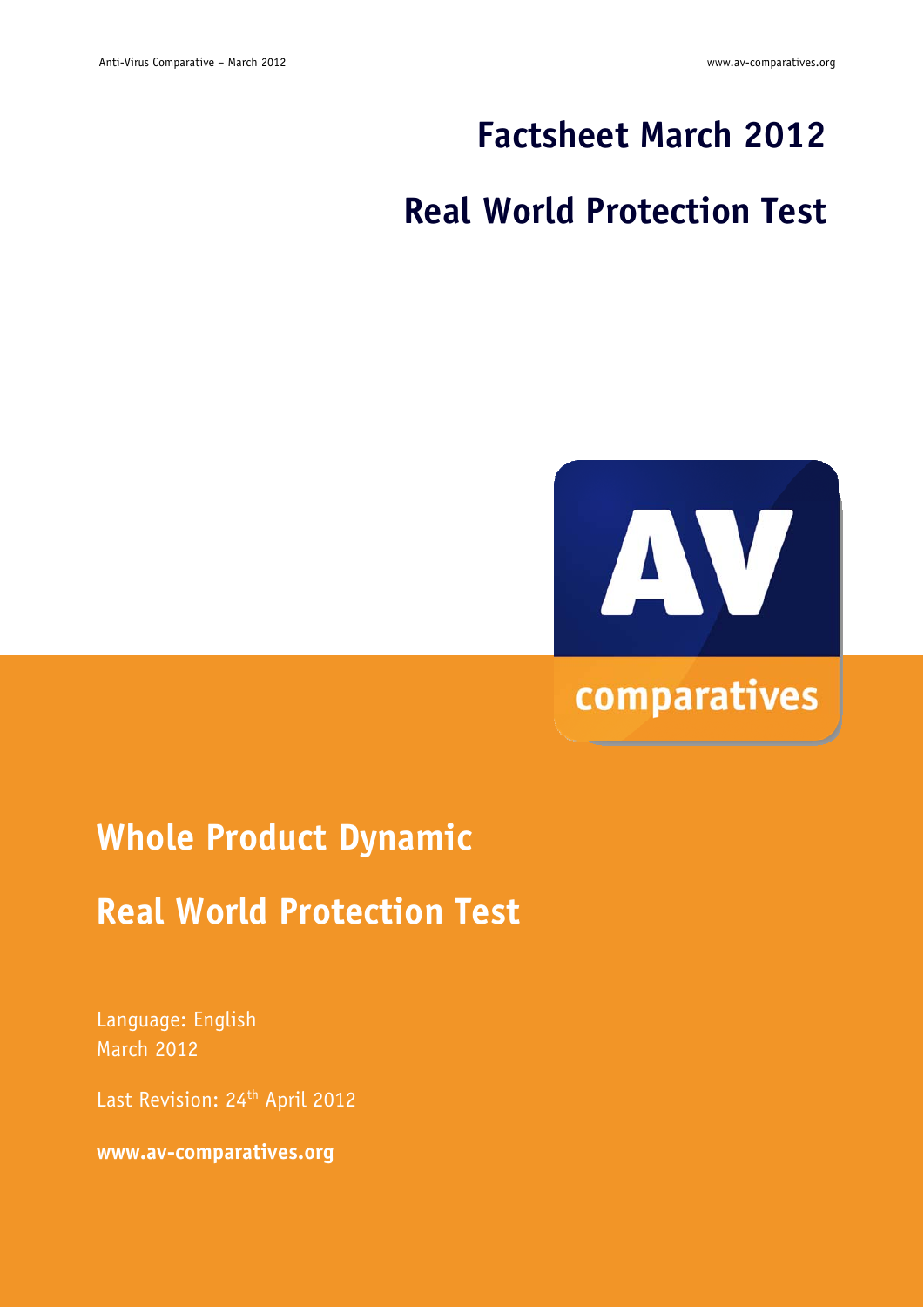#### **Introduction**

This fact sheet<sup>1</sup> is a short overview of the Whole Product Dynamic Real World Protection Test results of March 2012. The detailed overall result reports (covering four months each) are released during July and December. The overall result reports will contain also a false alarm test and will award the products based on their overall scores. **For more information about this Real World Protection Test, please read the details and previous test reports available on http://www.av-comparatives.org**

#### **Graph of protection**

Every month (from March to June and from August to November) we update on our website two charts showing the protection rates of the various tested products over the various months. The interactive charts can be found on our website.



The chart below shows only the protection scores for the month of MARCH 2012.

#### **Tested Cases**

-

Our Whole Product Protection Test is currently the most comprehensive and complex test available, using a relatively large quantity of test-cases. Over the year we evaluate over ten thousands of malicious URLs. Unfortunately, a big part has to be discarded for various reasons. We have to filter out exploits which are not running on the chosen patch level, duplicates like malware hosted on same domain or IP, already tested sites, "grey" or clean sites, malware/sites disappearing during the test, etc. Nevertheless, the remaining valid test-cases cover a wide range of actual malicious sites and provide insights about the protection given by the various products (using all their protection features) while surfing the web. The above results are based on a test set of **512** live test cases (malicious URLs), consisting of exploits (i.e. drive-by downloads) and some URLs pointing directly to malware.

![](_page_1_Picture_11.jpeg)

<sup>&</sup>lt;sup>1</sup> The full report will be released in July.